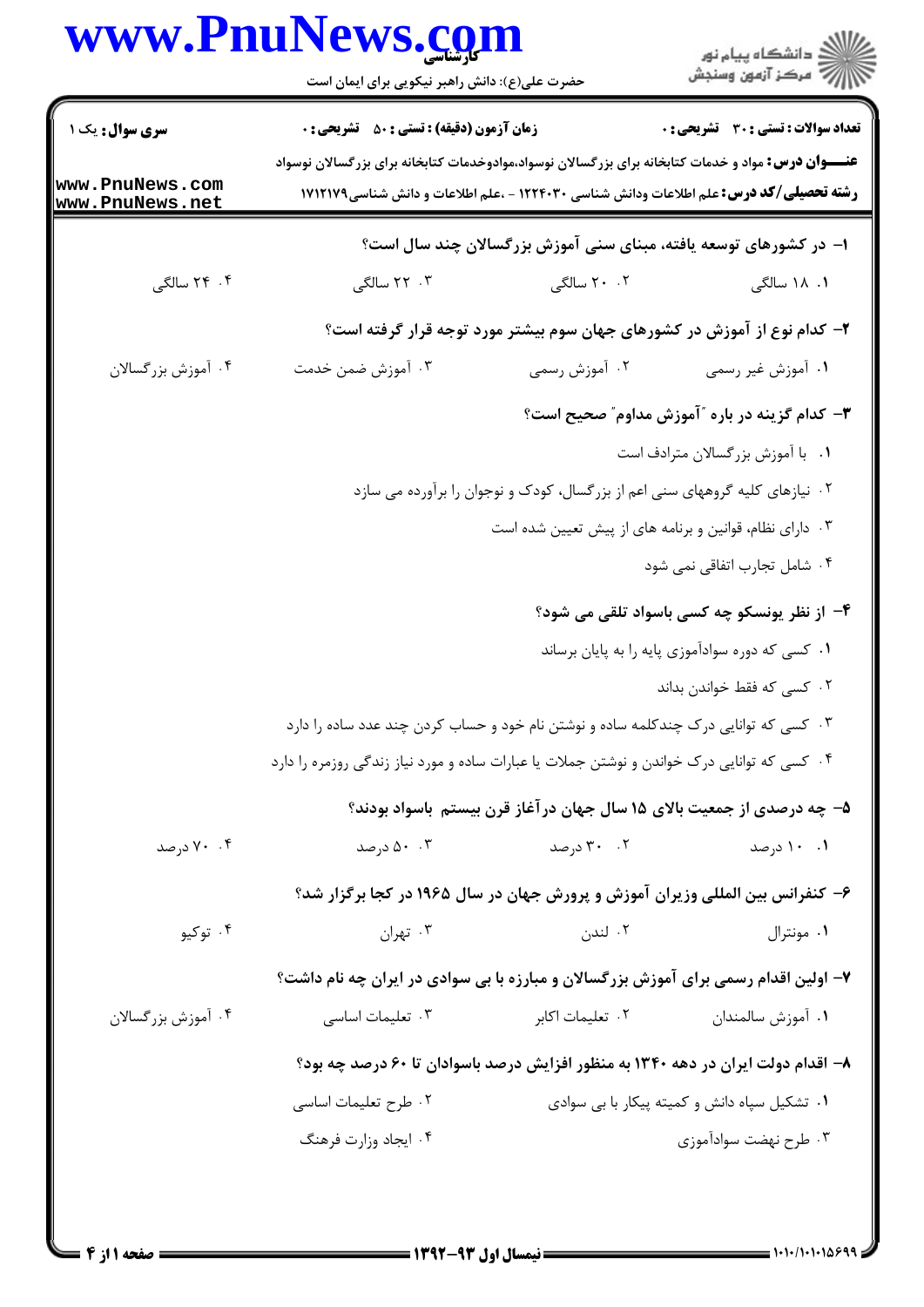|                                                              | www.PnuNews.com<br>حضرت علی(ع): دانش راهبر نیکویی برای ایمان است                                                    |                                                                                                                                                                                                             | ِ<br>∭ دانشڪاه پيام نور<br>∭ مرڪز آزمون وسنڊش   |
|--------------------------------------------------------------|---------------------------------------------------------------------------------------------------------------------|-------------------------------------------------------------------------------------------------------------------------------------------------------------------------------------------------------------|-------------------------------------------------|
| <b>سری سوال : ۱ یک</b><br>www.PnuNews.com<br>www.PnuNews.net | <b>زمان آزمون (دقیقه) : تستی : 50 ٪ تشریحی : 0</b>                                                                  | <b>عنـــوان درس:</b> مواد و خدمات کتابخانه برای بزرگسالان نوسواد،موادوخدمات کتابخانه برای بزرگسالان نوسواد<br><b>رشته تحصیلی/کد درس:</b> علم اطلاعات ودانش شناسی ۱۲۲۴۰۳۰ - ،علم اطلاعات و دانش شناسی۱۷۱۲۱۷۹ | <b>تعداد سوالات : تستی : 30 ٪ تشریحی : 0</b>    |
|                                                              |                                                                                                                     | ۹– کدام دسته از افراد، زیر پوشش "نهضت سواد آموزی <sup>"</sup> در ایران قرار <u>ندارند؟</u>                                                                                                                  |                                                 |
|                                                              |                                                                                                                     | ۰۱ کودکان بی بضاعت شهری که توان حضور در مدرسه را ندارند                                                                                                                                                     |                                                 |
|                                                              |                                                                                                                     |                                                                                                                                                                                                             | ۰۲ روستاییان و عشایر بی سواد                    |
|                                                              |                                                                                                                     |                                                                                                                                                                                                             | ۰۳ سربازان وظیفه بی سواد                        |
|                                                              |                                                                                                                     |                                                                                                                                                                                                             | ۰۴ زندانیان بی سواد                             |
|                                                              | ۱۰- کدام مورد جزو "عوامل برون سازمانی" مؤثر بر عدم توفیق کامل نهضت سوادآموزی بوده است؟                              |                                                                                                                                                                                                             |                                                 |
|                                                              | ۰۲ نبودن امکانات کافی                                                                                               |                                                                                                                                                                                                             | ۰۱ فقدان مواد مفید خواندنی                      |
|                                                              | ۰۴ نداشتن برنامه جامع و حساب شده                                                                                    |                                                                                                                                                                                                             | ۰۳ کمبودهای اقتصادی                             |
|                                                              |                                                                                                                     | 1۱– در کدام دوره آموزشی نهضت سواد آموزی، خواندن قرآن مجید آموزش داده می شود؟                                                                                                                                |                                                 |
| ۰۴ پنجم                                                      | ۰۳ پایانی $\cdot$                                                                                                   | ۰۲ تکمیلی                                                                                                                                                                                                   | ۰۱ مقدماتی                                      |
|                                                              |                                                                                                                     | <b>۱۲</b> - کدام مورد درباره تفاوت میان جامعه شهری و روستایی صحیح است؟                                                                                                                                      |                                                 |
|                                                              | ۰۱ تقسیم کار در میان جوامع شهری بر اساس جنس و سن و نیروی جسمانی شکل می گیرد در حالیکه در جوامع روستایی از تقسیم کار |                                                                                                                                                                                                             | خبري نيست.                                      |
|                                                              |                                                                                                                     | ۰۲ خانواده روستایی واحد تولید و مصرف است در حالیکه خانواده شهری معمولاً واحد مصرف است.                                                                                                                      |                                                 |
|                                                              |                                                                                                                     | ۰۳ حس همیاری و تعاون در میان جوامع شهری بیشتر از جوامع روستایی است.                                                                                                                                         |                                                 |
|                                                              |                                                                                                                     | ۰۴ جامعه شهری بر خلاف جامعه روستایی اجتماعی متجانس است.                                                                                                                                                     |                                                 |
|                                                              |                                                                                                                     | ۱۳- بیشترین تعداد بیسوادان جهان در کدام منطقه قرار دارند؟                                                                                                                                                   |                                                 |
| ۰۴ حوزه کارائیب                                              | ۰۳ آمریکای لاتین                                                                                                    | ۰۲ آفریقا                                                                                                                                                                                                   | ۰۱ آسیا                                         |
|                                                              |                                                                                                                     | ۱۴- کدام مورد موجب دگرگونی در نیازهای آموزشی مردم هر کشور می گردد؟                                                                                                                                          |                                                 |
| ۰۴ تکنولوژی                                                  | ۰۳ تحولات اجتماعی                                                                                                   | ٠٢ عوامل اقتصادي                                                                                                                                                                                            | ۰۱ تغییرات فرهنگی                               |
|                                                              |                                                                                                                     |                                                                                                                                                                                                             | ۱۵– کدام گزینه خارج از اهداف خاص سوادآموزی است؟ |
|                                                              | ۰۲ افزایش اعتماد به نفس در بزرگسالان                                                                                |                                                                                                                                                                                                             | ٠١. كاهش نابرابري هاي اقتصادي و اجتماعي         |
|                                                              | ۰۴ افزایش رشد اقتصادی کشور                                                                                          |                                                                                                                                                                                                             | ۰۳ ایجاد آگاهی سیاسی در بزرگسالان               |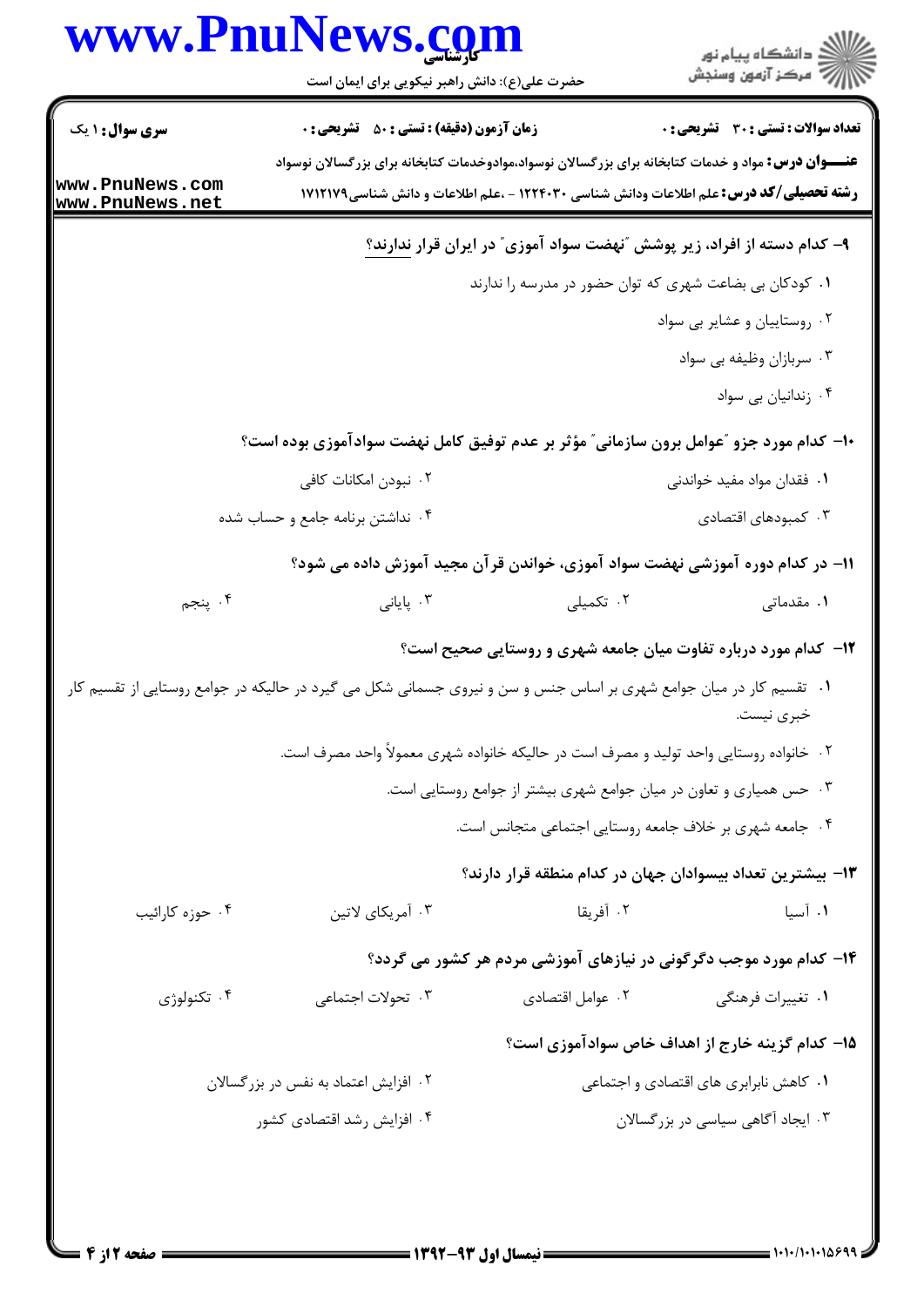|                                    | www.PnuNews.com<br>حضرت علی(ع): دانش راهبر نیکویی برای ایمان است                                                                                                                                            |                                                                                   | ≦ دانشڪاه پيام نور<br>ج‴ مرڪز آزمون وسنڊش    |
|------------------------------------|-------------------------------------------------------------------------------------------------------------------------------------------------------------------------------------------------------------|-----------------------------------------------------------------------------------|----------------------------------------------|
| <b>سری سوال : ۱ یک</b>             | <b>زمان آزمون (دقیقه) : تستی : 50 ٪ تشریحی : 0</b>                                                                                                                                                          |                                                                                   | <b>تعداد سوالات : تستی : 30 ٪ تشریحی : 0</b> |
| www.PnuNews.com<br>www.PnuNews.net | <b>عنـــوان درس:</b> مواد و خدمات کتابخانه برای بزرگسالان نوسواد،موادوخدمات کتابخانه برای بزرگسالان نوسواد<br><b>رشته تحصیلی/کد درس:</b> علم اطلاعات ودانش شناسی ۱۲۲۴۰۳۰ - ،علم اطلاعات و دانش شناسی۱۷۱۲۱۷۹ |                                                                                   |                                              |
|                                    | ۱۶– در تشکیلات "دولتی غیر متمرکز" آموزش بزرگسالان، تصمیم گیری نهایی در انتخاب روشها از سوی کدام نهاد انجام می                                                                                               |                                                                                   | پذيرد؟                                       |
| ۰۴ مقامات محلی                     | ۰۳ بخش خصوصی                                                                                                                                                                                                | ۰۲ دولت مرکزی                                                                     | ٠١. مقامات منطقه ای                          |
|                                    |                                                                                                                                                                                                             | ۱۷– در کدام مورد، سوادآموزی با آموزشهای تخصصی معمولاً از نوع فنی ادغام شده است؟   |                                              |
|                                    | ۰۲ سوادآموزی مبتنی بر آگاه سازی                                                                                                                                                                             |                                                                                   | ۰۱ سواداًموزی تابعی                          |
|                                    | ۰۴ سوادآموزی اختصاصی                                                                                                                                                                                        |                                                                                   | ۰۳ آموزش مداوم                               |
|                                    |                                                                                                                                                                                                             | ۱۸– عناصر اصلی در روش سوادآموزی پائولو فریر کدامند؟                               |                                              |
|                                    | ۰۲ انتخاب، مشارکت و ادغام                                                                                                                                                                                   |                                                                                   | ۰۱ بحث، گفتگو و مشاركت                       |
|                                    | ۰۴ تابعي بودن و تداوم                                                                                                                                                                                       |                                                                                   | ۰۳ همکاری، تنوع و فشردگی                     |
|                                    |                                                                                                                                                                                                             | ۱۹- کدام موضوع جزو نیازهای آموزشی "نوسوادان سرباز" است؟                           |                                              |
|                                    | ۰۲ آشنایی با مقررات راهنمایی و رانندگی                                                                                                                                                                      |                                                                                   | ۰۱ آگاهی هایی درباره کشور و انقلاب           |
|                                    | ۰۴ آشنایی با قانون کار                                                                                                                                                                                      |                                                                                   | ۰۳ آشنایی با مقررات اداری در ایران           |
|                                    | ۲۰- در کدام فرمول سطح خوانایی به متوسط تعداد کلمات در هر جمله و کلمات بیشتر از سه هجا توجه شده است؟                                                                                                         |                                                                                   |                                              |
|                                    | ۰۲ نمودار ادوارد فرای                                                                                                                                                                                       |                                                                                   | ٠١ فرمول رودولف فلش                          |
|                                    | ۰۴ فرمول دياني                                                                                                                                                                                              |                                                                                   | ۰۳ شاخص سطح خوانایی گانینگ                   |
|                                    |                                                                                                                                                                                                             | <b>۲۱</b> – ″طرح انتشاراتی مشترک آسیا و اقیانوسیه″ توسط کدام نهاد به اجرا در آمد؟ |                                              |
|                                    | ۰۲ کمیته ملی پیکار جهانی با بیسوادی                                                                                                                                                                         |                                                                                   | ٠١ سازمان ملل متحد                           |
|                                    | ۰۴ کتابخانه ملی ایران                                                                                                                                                                                       |                                                                                   | ۰۳ مرکز فرهنگی یونسکو                        |
|                                    |                                                                                                                                                                                                             | ۲۲– مجله" نوسوادان" توسط چه نهادی منتشر می شود؟                                   |                                              |
|                                    | ۰۲ نهضت سوادآموزی                                                                                                                                                                                           |                                                                                   | ۰۱ وزارت آموزش و پرورش                       |
|                                    | ۰۴ کمیته ملی پیکار با بیسوادی                                                                                                                                                                               |                                                                                   | ۰۳ بنیاد پژوهشهای اسلامی آستان قدس           |
|                                    | ۲۳– کدامیک از مواد سوادآموزی برای نوسوادان یک پیام را به وضوح، مستقیم و از طریق بصری فوراً به تعداد زیادی از افراد                                                                                          |                                                                                   | انتقال می دهد؟                               |
| ۰۴ فیلم                            | ۰۳ کتابهای عکسی                                                                                                                                                                                             | ۰۲ پوستر                                                                          | ٠١. اسلايد                                   |
|                                    |                                                                                                                                                                                                             |                                                                                   |                                              |